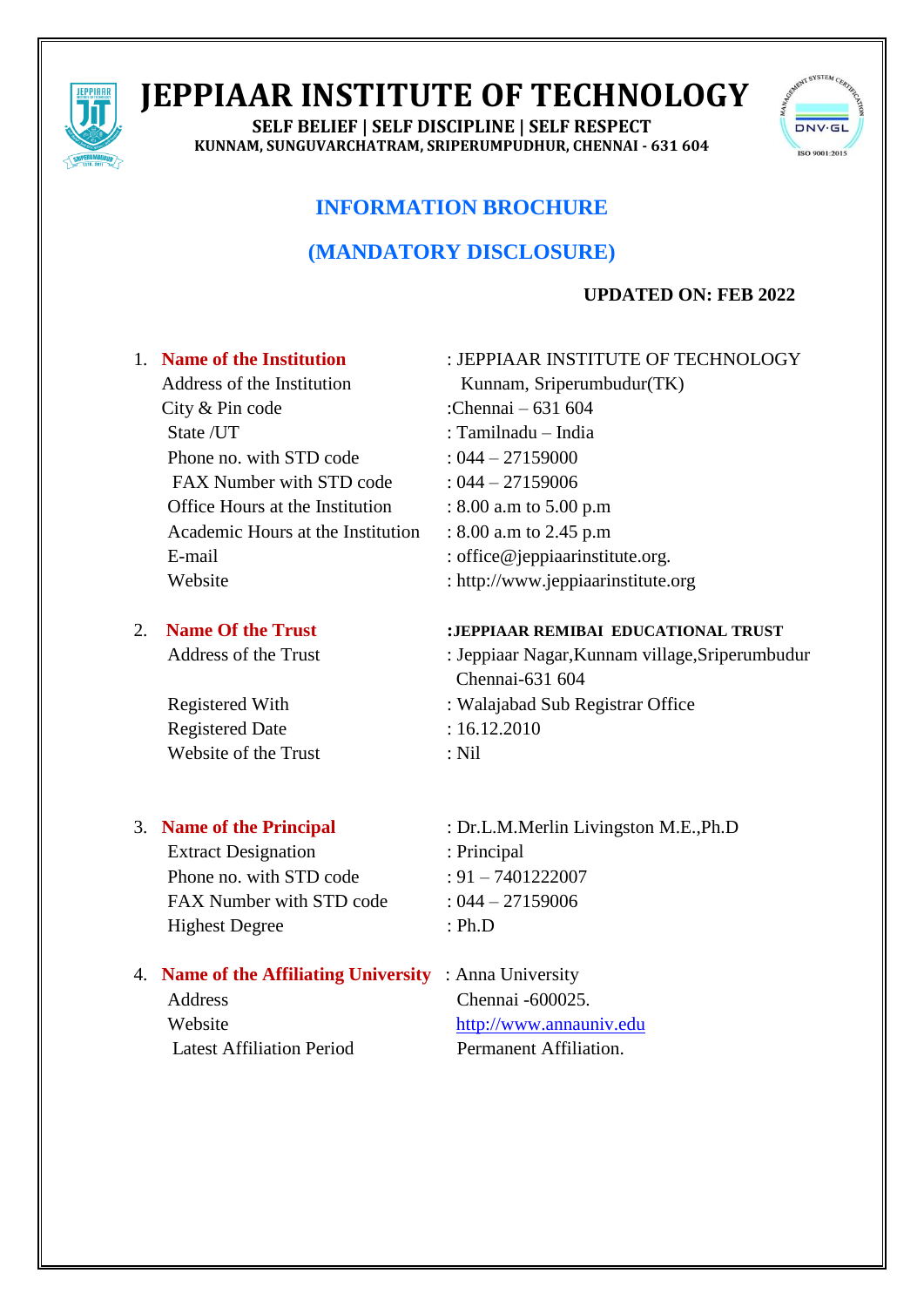# 5. **Governance Members of the board:**

| <b>Name</b>                            | <b>Position</b>                                                                                               | Qualification                                                              | <b>Present</b><br><b>Designation</b><br>Occupation         | <b>Mobile No.</b> | E-mail id                                     | <b>Address</b>                                                                                                                                           |
|----------------------------------------|---------------------------------------------------------------------------------------------------------------|----------------------------------------------------------------------------|------------------------------------------------------------|-------------------|-----------------------------------------------|----------------------------------------------------------------------------------------------------------------------------------------------------------|
| Dr. Manikandan N                       | Others-<br>Professor                                                                                          | Ph.D.-Others-<br>Department Of<br>Electronics                              | Professor                                                  | 9080505050        | maniiz@gma<br>il.com                          | Department of<br>electronics, madras<br>institute of technology,<br>anna<br>university, chennai<br>Chennai                                               |
| Dr. Xavier Alphonse<br>S J             | Others-<br>Director<br>Indian<br>Centre For<br>Research<br>And<br>Development<br>Of<br>Community<br>Education | Ph.D.-Others-<br>Research And<br>Development                               | Research                                                   | 9444040874        | xavieralphon<br>essj@gmail.c<br><sub>om</sub> | No, 30, veerasamy<br>street, egmore, -<br>chennai-600008<br>Chennai                                                                                      |
| Dr. Gopalakrishnan k Members           |                                                                                                               | Ph.D.-General<br>Engineering                                               | Professor<br>nagarjuna<br>college of<br>enigeering         | 9845173730        | profgoki@ya<br>hoo.com                        | Nagarjuna college of<br>engineering and<br>technology, mudugurki, v<br>enkatagiri kote post -<br>Devanahalli, bangalore-<br>562110 Others-<br>karanataka |
| Mr. Michael A                          | Others-<br>Academic<br>Advisor<br>Jeppiaar<br>Institute Of<br>Technology                                      | M.C.A.-Master<br>Of Computer<br>Applications                               | Advisor                                                    | 9865671814        | michaelad.2<br>$010@$ gmail.c<br>om           | St thomas mount, -<br>chennai-16 Chennai                                                                                                                 |
| Dr. Marie Claude N                     | Others-<br>Managing<br>Trustee                                                                                | Ph.D.-<br>Computer<br>Science And<br>Engineering                           | Managing<br>Trustee                                        | 7401222001        | dr.marieclau<br>de@jeppiaar<br>institute.org  | No 2, Iyyanar Koil<br>Street, Ezhil<br>Nagar, Pondicherry -<br>pondicherry, 605003<br>Others-pondicherry                                                 |
| Mr. Bala Murugan<br>S.P                | Members                                                                                                       | M.B.A.-Master Co Founder<br>Of Business<br>Administration                  | GUVI Geek 9840224595<br>Technologie                        |                   | spbalamurug<br>an@guvi.in                     | Guvi Geek Network<br>Pvt.Ltd - Taramani<br>600113<br>Chennai                                                                                             |
| Mr. Vishwanathan<br>Venkatasubramanian | Members                                                                                                       | B.Tech.-<br>Information<br>Technology                                      | Director<br>Talent<br>acquisition<br>Wipro<br>Technologies | 9789086289        | viswanathan<br>ro.com                         | Wipro Technologies<br>venkat@wip Pvt.Ltd - Chennai<br>Kancheepuram                                                                                       |
| Dr. Marie Wilson N                     | Chairman                                                                                                      | Ph.D.-Master<br>Of Business<br>Administration                              | Managing<br>Director                                       | 7401222001        | director@jep<br>piaarinstitut<br>e.org        | Kunnam,<br>Sunguvarchatram,<br>Sriperumbudur -<br>chennai-631604<br>Kancheepuram                                                                         |
| Dr. Merlin<br>Livingston L.M           | Member<br>Secretary                                                                                           | Ph.D.-<br><b>Electronics And</b><br>Communication Principal<br>Engineering |                                                            | 7401222007        | principal@je<br>ppiaarinstitu<br>te.org       | Kunnam,<br>Sunguvarchatram,<br>Sriperumbudur -<br>chennai-631604<br>Kancheepuram                                                                         |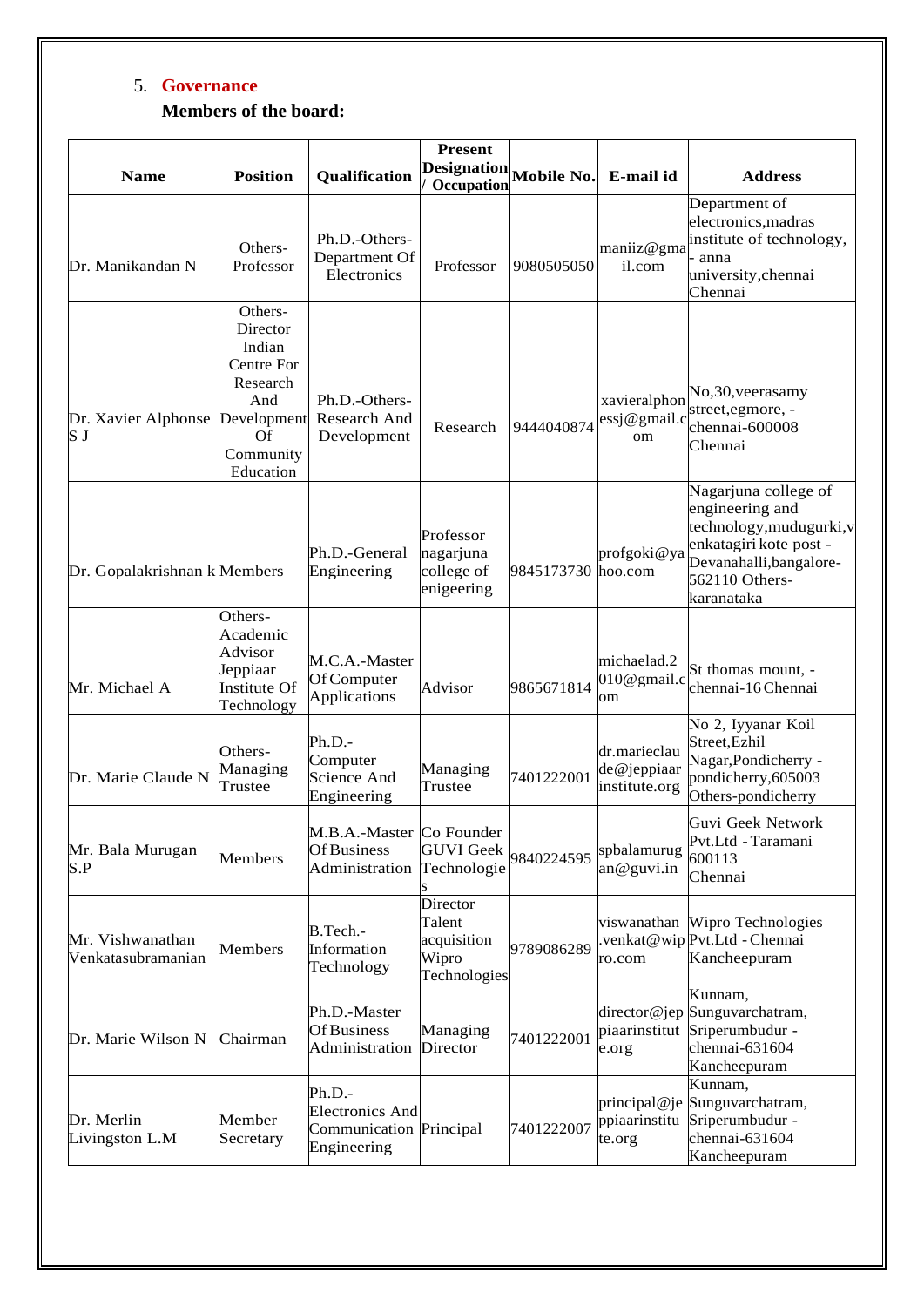# **Frequency of meeting :** Once in six months

#### **Academic Advisory Body**

- 1. Dr.L.M.Merlin Livingston (Principal)
- 2. Mr.R.Annamalai (HOD/IT)
- 3. Mrs.K.Tamilarasi (HOD/CSE)
- 4. Mr.J.Ravikumar (HOD/MECH)
- 5. Mr.Antony Charles (HOD/EEE)
- 6. Mrs.Kamatchi (HOD/ECE)
- 7. Mr.Baskaran (Examcell Co-ordinator)
- 8. Dr.S.Vijayalekshmi (Internal Assessment cell Co-ordinator)

# **Frequency of meeting** : Once in six months

# **Organizational Chart**

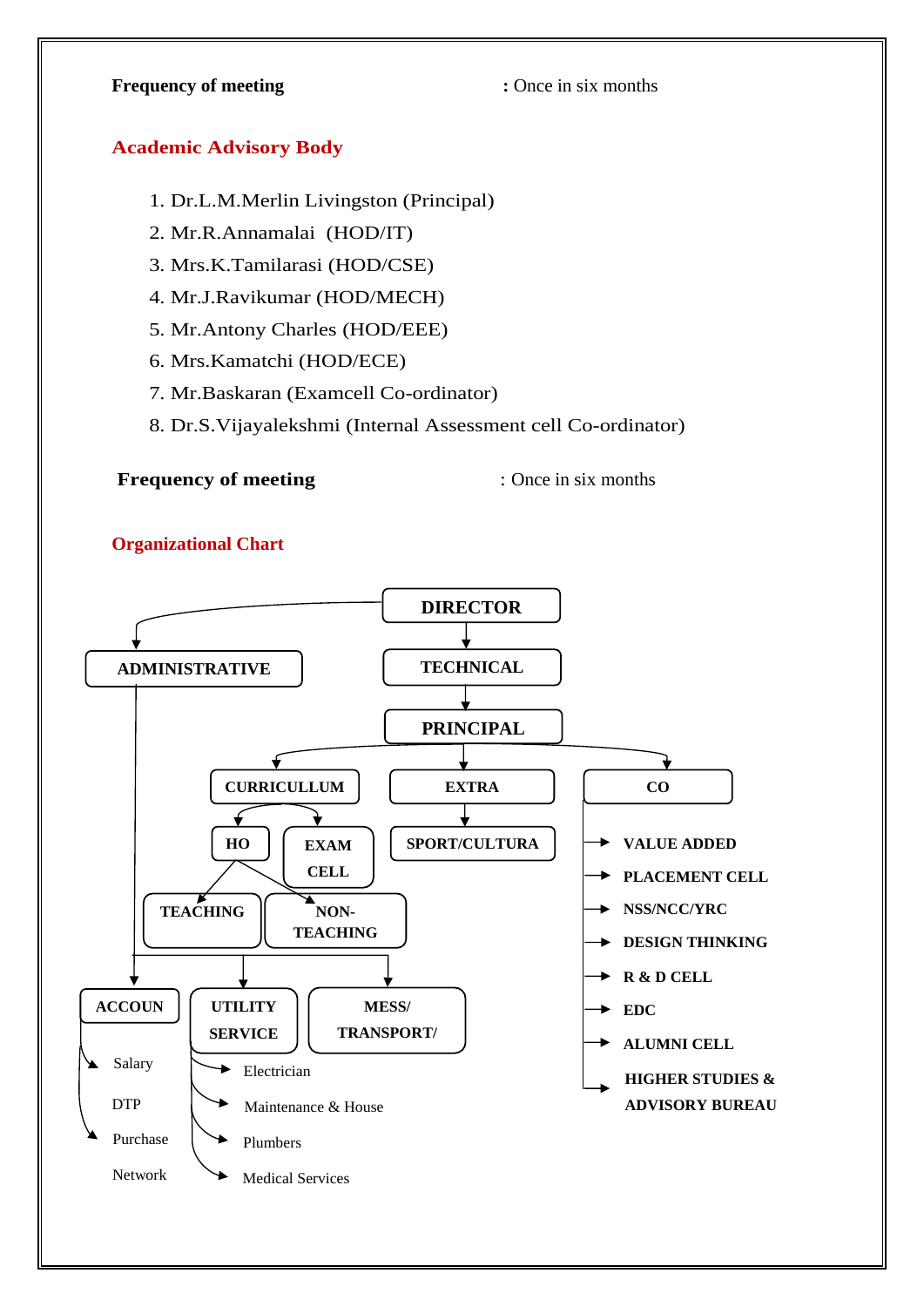# **Nature and Extent of Faculty and studentsaffairs/improvements**

- Regular staff meetings are conducted, and the staff members are encouraged to give their suggestions.
- Active participation of staff members is ensured in the Governing Council, IQAC, Institute Advisory Board and in the Department Advisory Board.
- Planning of value-added courses, planning of academic activities and conduct of examinations are done with inputs from the staff members and the student members.
- An Academic audit committee is constituted, and the academic activities are well planned, monitored and the feedback is obtained from students.
- The academic activity for each semester is planned well in advance and an academic calendar and activity planner is prepared and shared among the students and the faculty members.
- Suggestions from student are obtained by the regular conduct of class committee meetings, mentor counseling, and feedback process.

# **Mechanism / Norms and for Procedure democratic/ good Governance**

The organization the power has disseminated at various levels which ensures democracy.

# **Student Feedback Mechanismon institution Governance /Faculty Performance**

- Students feedback is taken once in everysemester.
- Meetings are conducted to discuss and analyze the feedback .
- Innovative ideas are shared for educating the students in a better way.
- Negative feedback is shared confidentially, not to hurt the self-esteem of an individual.
- Steps are taken for the removal of the negative points. The Pace for a good lectureis decided. Tips on using technological aids for teaching are also analyzed.
- Faculty members are frequently updated with the usage of advanced teaching methodology through faculty development program conducted by the Induction cell of the institution.
- The college administration committee takes care of the genuine and essential requisites.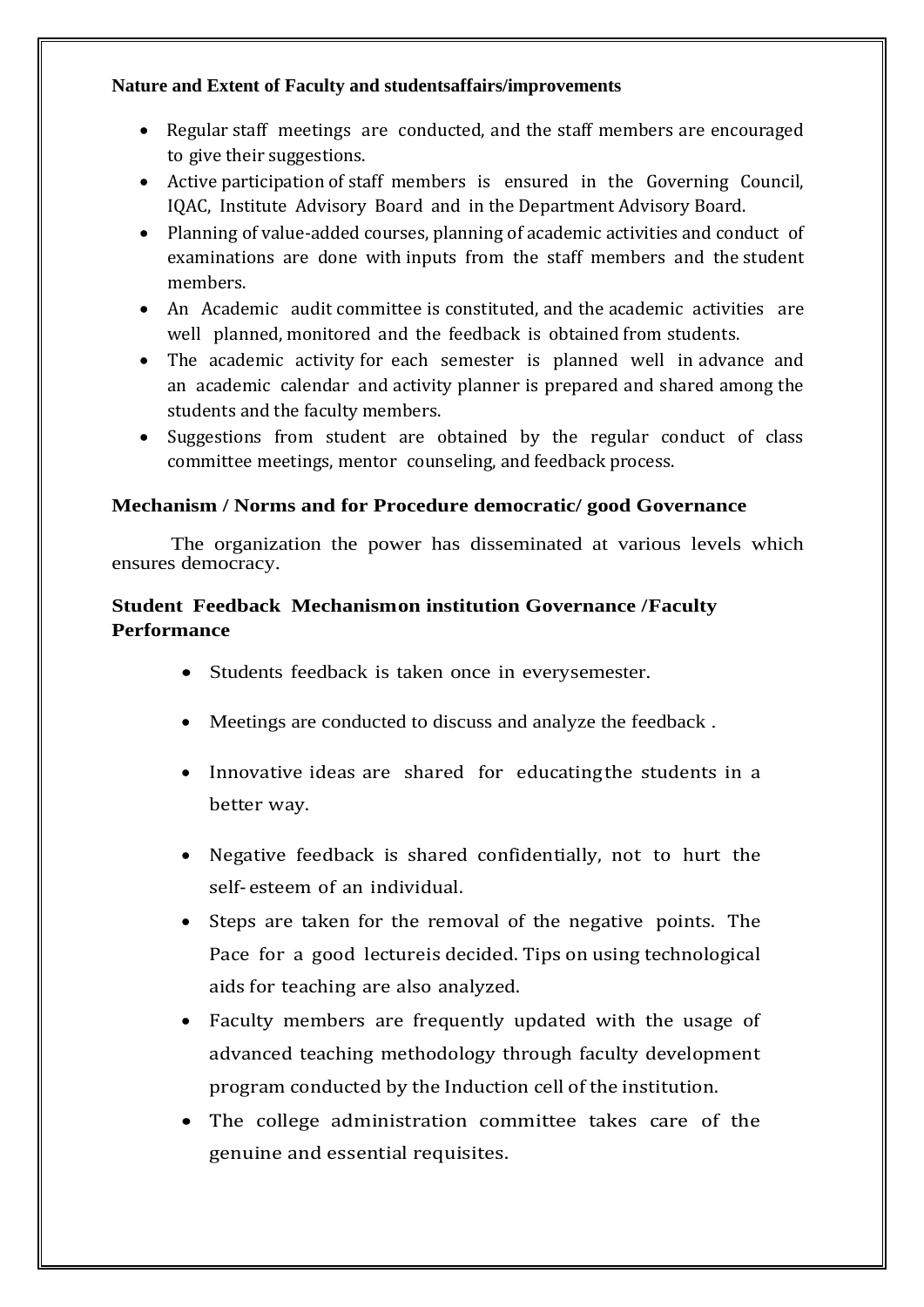# **Grievance Redressal mechanismfor faculty, Staff and Students**

- There is a **Grievance Redressal Committee,** which is functioning to look into the grievances of the students, teaching and non-teaching staff. if at all it crops upit is solved immediately.
- Confidentiality is maintained as far as complaints and suggestions are concerned.

| SI.<br>N <sub>o</sub> | <b>Name</b>                  | <b>Position</b> | Category                          | Mobile<br><b>Numbers</b> | E-mail id                                        | <b>Address</b>                                                                                                         |
|-----------------------|------------------------------|-----------------|-----------------------------------|--------------------------|--------------------------------------------------|------------------------------------------------------------------------------------------------------------------------|
| 1                     | Dr. Merlin<br>livingston L.M | Chairman        | Principal                         | 7401222007               | principal@jeppiaaı<br>institute.org              | Kunnam, Sunguvarchat<br>ram,Sriperumbudur,Ch<br>ennai-631604 Chennai                                                   |
| 2                     | Mr. Paranthaman N            | Member          | Police Department 9498147576      |                          | paranthamaninsc2<br>@gm ail.com                  | C2 Police Station, -<br>Sunguvarchatram Chennai                                                                        |
| 3                     | Mrs. Mahalakshmi<br>Santha M | Member          | Revenue/Taluk/Civ<br>il/Offi cers | 9786670446               | mahalakshmisanth<br>a@g mail.com                 | Taluk<br>Office, Thirumangalam<br>Village -<br>Sunguvarchatram, Sriperum<br>budur Chennai                              |
| 4                     | Mr. Ramprasath M             | Member          | Representatives<br>ofparents      | 6381023125               | 19meramprasath<br>$m@$ iep<br>piaarinstitute.org | No.52, Sivan North, Nagapatinam, -<br>Nagai-611001 Nagapattinam                                                        |
| 5                     | Dr. Kamatchi S               | Member          | Representatives<br>ofparents      | 9841408580               | kamatchis@jeppia<br>arinst itute.org             | Plot No.12/13 Flat D,Adity<br>Paltinum, Iyyappa Nagar, Ii Nd Main<br>Road, - Sembakkam, Tambaram-<br>600073<br>Chennai |
| 6                     | Ms. Sahaya Therasa<br>Sister | Member          | Representatives<br>ofparents      | 9080134100               | sahayatherasa@g<br>mail.c om                     | Kunnam -<br>Sunguvarchatram<br>Chennai                                                                                 |
| $\overline{7}$        | Mr.<br>Balasubramaniyam<br>k | Member          | Representatives<br>ofparents      | 8825022183               | balasubramaniam<br>kom<br>mi@gmail.com           | 29/54, Kuppuswamy Street,<br>- Chengalpet Chennai                                                                      |
| 8                     | Mrs. Poongodi L              | Member          | Representatives<br>ofparents      | 9047409303               | ramyaloganathan3<br>0@g mail.com                 | No.78 3rd Cross<br>Street, Kambaliyan Thoppu, -<br>Thimmarajampettai, Kanchipu<br>ram-631 601 Kancheepuram             |
| 9                     | Ms. Roshini A                | Member          | Representatives<br>ofStudents     | 9443127837               | roshiniashok05@g<br>mail.com                     | No.17 Ganapathy Street, Thendral<br>Nagar, - Walajapet-632 513<br>Vellore                                              |
| 10                    | Mrs. Karpagam M              | Member          | Representatives<br>Non-Teaching   | 9994346041               | mkarpagam@jeppi<br>aarin stitute.org             | No.222 Athivakkam<br>Village, Attuputhur Post, -<br>Kanchipuram-631 561<br>Kancheepuram                                |

# **Establishment of Anti Ragging Committee**

# **Establishment of online Grievance Redressal Mechanism:**

Available, Established in the Academic Year - 2011-2012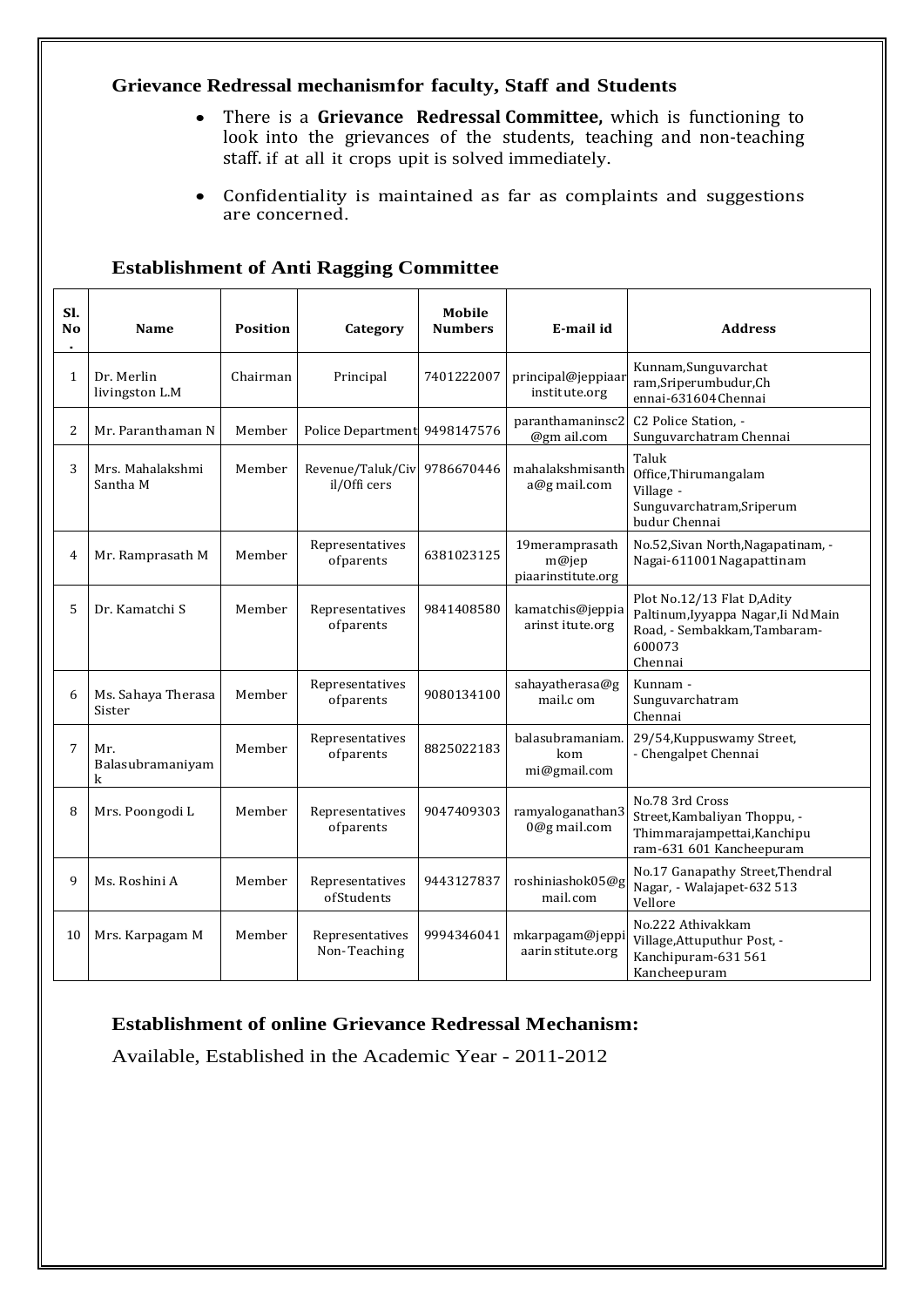# **Establishment of Grievance Redressal committee in the Institution and Appointment of OMBUDSMAN by the University**

| Sl.No.         | Name                       | Category        | Mobile<br><b>Numbers</b> | E-mail id                           | <b>Address</b>                                                                                                |
|----------------|----------------------------|-----------------|--------------------------|-------------------------------------|---------------------------------------------------------------------------------------------------------------|
| $\mathbf{1}$   | Dr. Merlin<br>LivingstonLM | Chair<br>person | 7401222007               | principal@jeppiaarinstitute.org     | Kunnam, Suguvarchatram, Sriperumbudur,-<br>Chennai-631604<br>Kancheepuram                                     |
| 2              | Mr. Sanoj S                | Member          | 9941810307               | 19itsanois@jeppiaarinstitute.org    | No.2/9, Mahendravarman<br>Street, Rajiv Gandhi<br>Nagar, Nesapakkam, - Chennai-600<br>078 Chennai             |
| 3              | Dr. Kamatchi S             | Member          | 9841408580               | kamatchis@jeppiaarinstitute.org     | Plot No12/13, Flat D, Adity<br>Platinum, Iyyappa Nagar, 2 Main<br>Road,Sembakkam,-Tambaram-600 073<br>Chennai |
| $\overline{4}$ | Dr. Bhuvana N              | Member          | 9994130327               | nbhuvana@jeppiaarinstitute.org      | No.24,7th Street, Rajiv<br>Nagar,<br>Muthapudupet, Iaf, Avadi-<br>Chennai, 55 Chennai                         |
| 5              | Dr. Tamilarasi K           | Member          | 8939962207               | tamilarasik@jeppiaarinstitute.org   | No 34, North Mada Street,<br>Nandambakkam,-Chennai-600089                                                     |
| 6              | Mrs. Dayana R              | Co<br>Ordinator | 9840541989               | dayana@jeppiaarinstitute.org        | No 322/12, Kathiravan Colony, Anna<br>Nagar-Chennai Chennai                                                   |
| 7              | Mrs.<br>PattathuraniL      | Member          | 9965758244               | pattathuranil@jeppiaarinstitute.org | Joy Homes, F6, I Block, Krishna<br>Nagar Exten-Chennai-48<br>Chennai                                          |
| 8              | Dr. Rajesh<br>Kumar B      | Member          | 9025642552               | rajeshkumar@jeppiaarinstitute.org   | 48, Venkateshwara Nagar-Kanchipuram-<br>631 501 Kancheepuram                                                  |
| 9              | Mrs. Karpagam<br>М         | Member          | 9994346041               | mkarpagam@jeppiaarinstitute.org     | No.222, Athivakkam<br>Village, Attuputhur Post,-<br>Kanchipuram-631 561<br>Kancheepuram                       |
| 10             | Ms. Gertrude<br>Sister     | Member          | 9840494346               | gertrude@gmail.com                  | Liitle Sisters The Poor Home For Aged<br>Leerinton Road-Chetpet, Chennai<br>Chennai                           |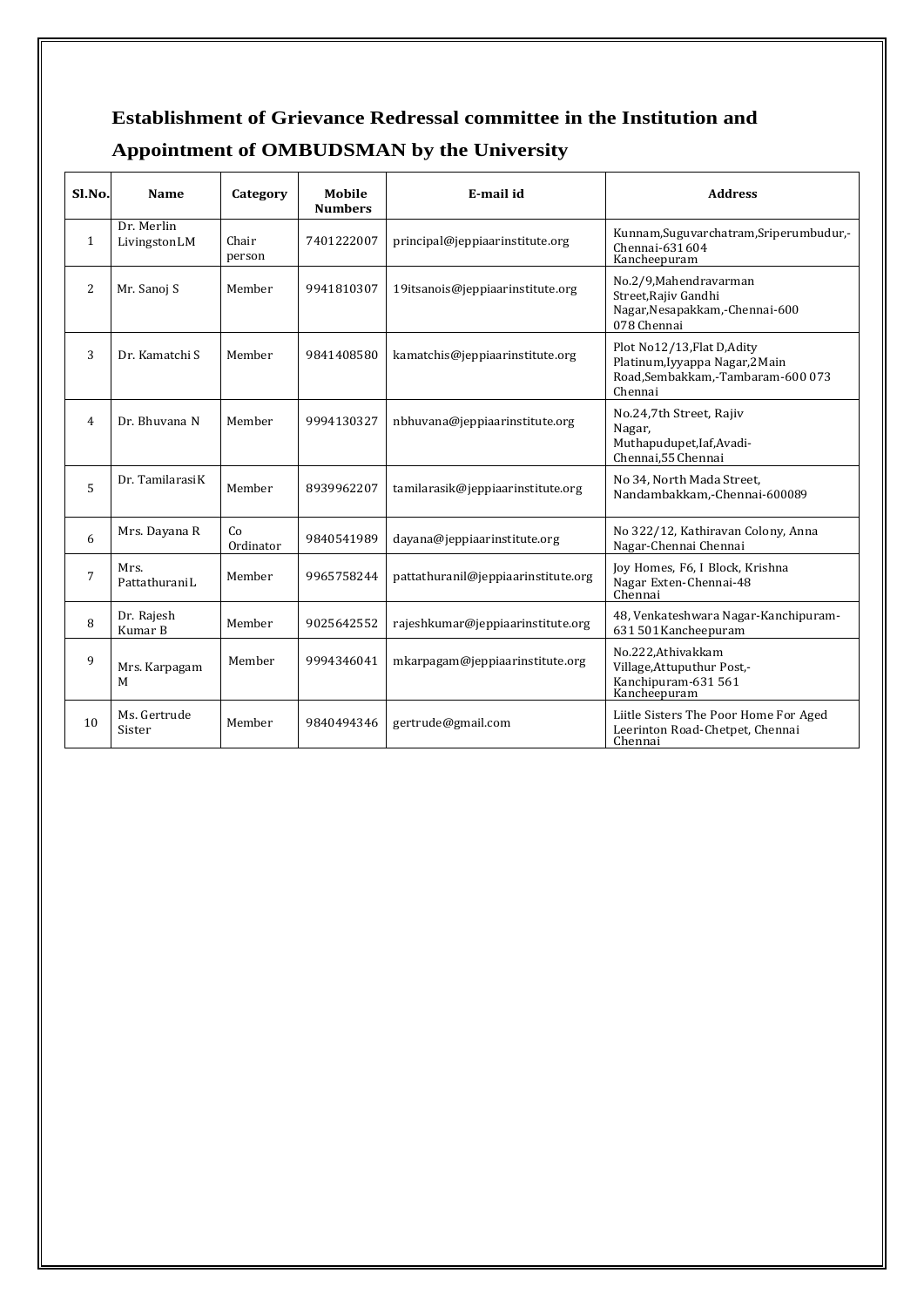| <b>S. No.</b>  | <b>Name</b>               | Category     | <b>Present Designation /</b><br><b>Occupation</b> |
|----------------|---------------------------|--------------|---------------------------------------------------|
| $\mathbf{1}$   | Dr. L.M.Merlin Livingston | Chair person | Principal                                         |
| $\overline{2}$ | Dr.N.Bhuvana              | Member       | Associate Professor/ S & H                        |
| 3              | Dr.K.Tamilarasi           | Member       | HOD / CSE                                         |
| $\overline{4}$ | Dr.B.Rajeshkumar          | Member       | HOD/MECH                                          |
| 5              | Mrs.R.Dayana              | Member       | <b>Assistant Professor/CSE</b>                    |
| 6              | Mrs.L.Pattathurani        | Member       | <b>Assistant Professor/EEE</b>                    |
| 7              | Ms.A.Parimala             | Member       | Ladies Hostel Warden                              |
| 8              | Mr.Jayaprakash            | Member       | <b>Gents Hostel Warden</b>                        |
| 9              | Ms.S.Ramya                | Member       | <b>Student Member</b>                             |
| 10             | Mr.R.Harikrishnan         | Member       | <b>Student Member</b>                             |
| 11             | Mr.Vishnu Prasath         | Member       | <b>Student Member</b>                             |

# **Establishment of Internal Complaint Committee (ICC)**

# **Establishment of Committee for SC/ST**

| S. No. | <b>Name</b>               | Category     | <b>Present Designation /</b><br><b>Occupation</b> |
|--------|---------------------------|--------------|---------------------------------------------------|
| 1      | Dr. L.M.Merlin Livingston | Chair person | Principal                                         |
| 2      | Dr.N.Bhuvana              | Member       | Associate Professor/ S& H                         |
| 3      | Mr.J.Ravi Kumar           | Member       | Assistant Professor/Mech                          |
| 4      | Mr.S. Suresh              | Member       | Associate Professor/ S & H                        |
| 5      | Ms.A.Parimala             | Member       | <b>Assistant Professor/ECE</b>                    |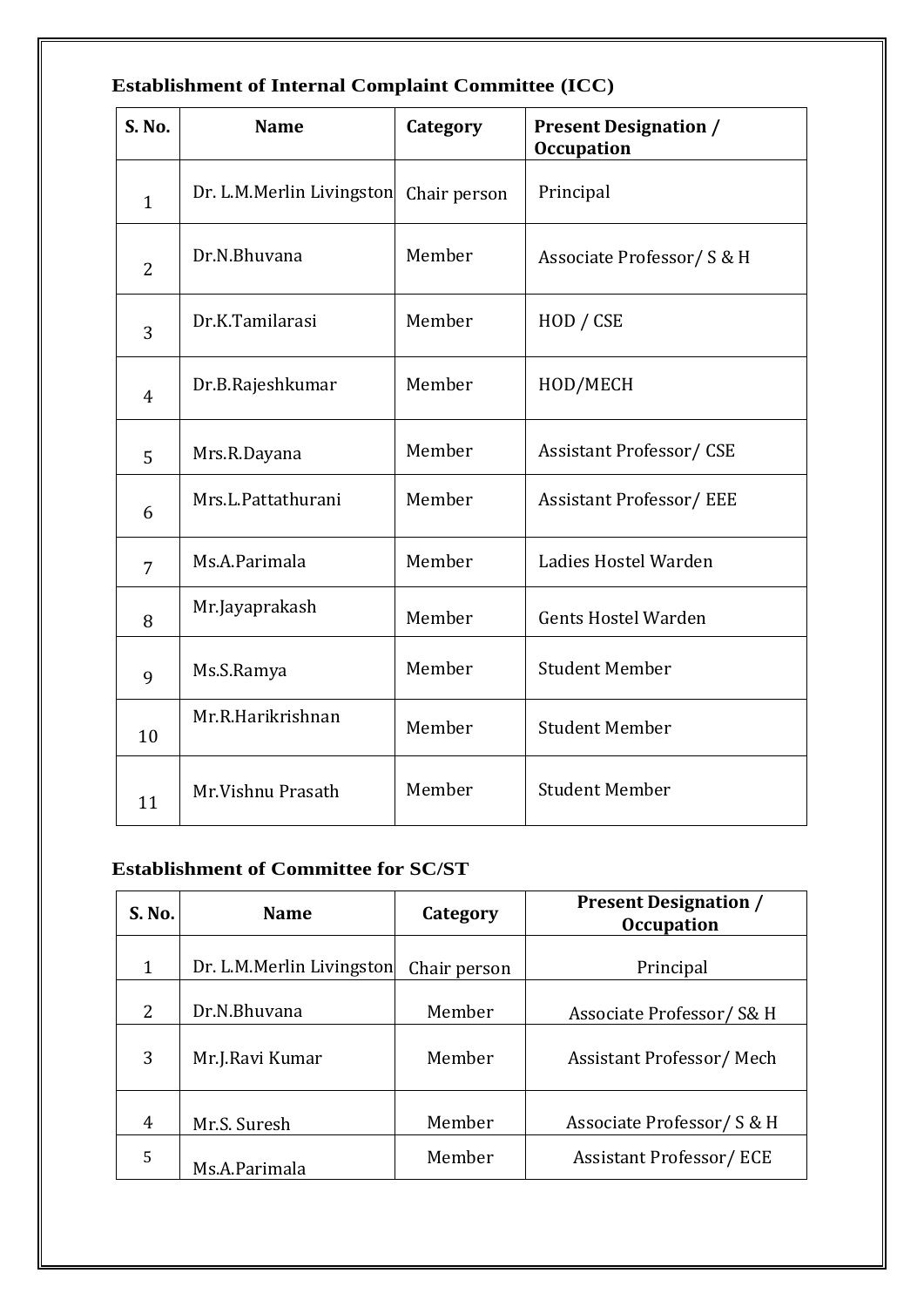#### **Internal Quality Assurance Cell :** Yes

#### 6. **Programmes**

#### **Name of Programmes approved by AICTE**

- B. E., (Computer Science and Engineering)
- B.Tech (Information Technology)
- B. E., (Electronics and CommunicationEngineering)
- B. E. (Electrical and Electronics Engineering)
- B. E., (Mechanical Engineering)
- B.Tech(Artificial Intelligence & Data Science)
- M. B. A( Master of Business Administration)

**Total number of Courses :** 5 UG Courses, 1 PG Courses

**No. of Courses for which applied for Accreditation: 01/**Waiting for visit

# **Status of Accreditation – Applied SAR and results awaited**

| <b>Course Name</b> | No.of seats | <b>Duration</b> | <b>Cut off marks</b> | <b>Fees</b>                     | <b>Placement</b> | <b>Maximum</b><br><b>Salary</b> |
|--------------------|-------------|-----------------|----------------------|---------------------------------|------------------|---------------------------------|
| <b>CSE</b>         | 60          | 4 Years         | OC & Others          |                                 | Yes              | <b>15L PA</b>                   |
| IТ                 | 60          | 4 Years         | 45%                  |                                 | Yes              | 5.5L PA                         |
| <b>ECE</b>         | 60          | 4 Years         |                      |                                 | Yes              | 7.5L PA                         |
| <b>EEE</b>         | 60          | 4 Years         | BC,MBC,SC/ST         | As per Anna<br>university norms | Yes              | 5.5L PA                         |
| <b>MECH</b>        | 60          | 4 Years         | 40%                  |                                 | Yes              | 4.5L PA                         |
| A&I                | 60          | 4 Years         |                      |                                 | Yes              |                                 |
| <b>MBA</b>         | 60          | 2 Years         |                      |                                 | Yes              |                                 |

#### 7. **Faculty Profile**

#### **Link: [2106\\_13. Faculty.pdf](2106_13.%20Faculty.pdf)**

**9. Fees :** As Per Anna University Norms.

#### **10. Admission**

|                   | 2018-2019 | 2019-2020 | 2020-2021 |
|-------------------|-----------|-----------|-----------|
| <b>Sanctioned</b> | 420       | 420       | 420       |
| intake            |           |           |           |
| <b>Candidates</b> | 199       | 246       | 207       |
| <b>Admitted</b>   |           |           |           |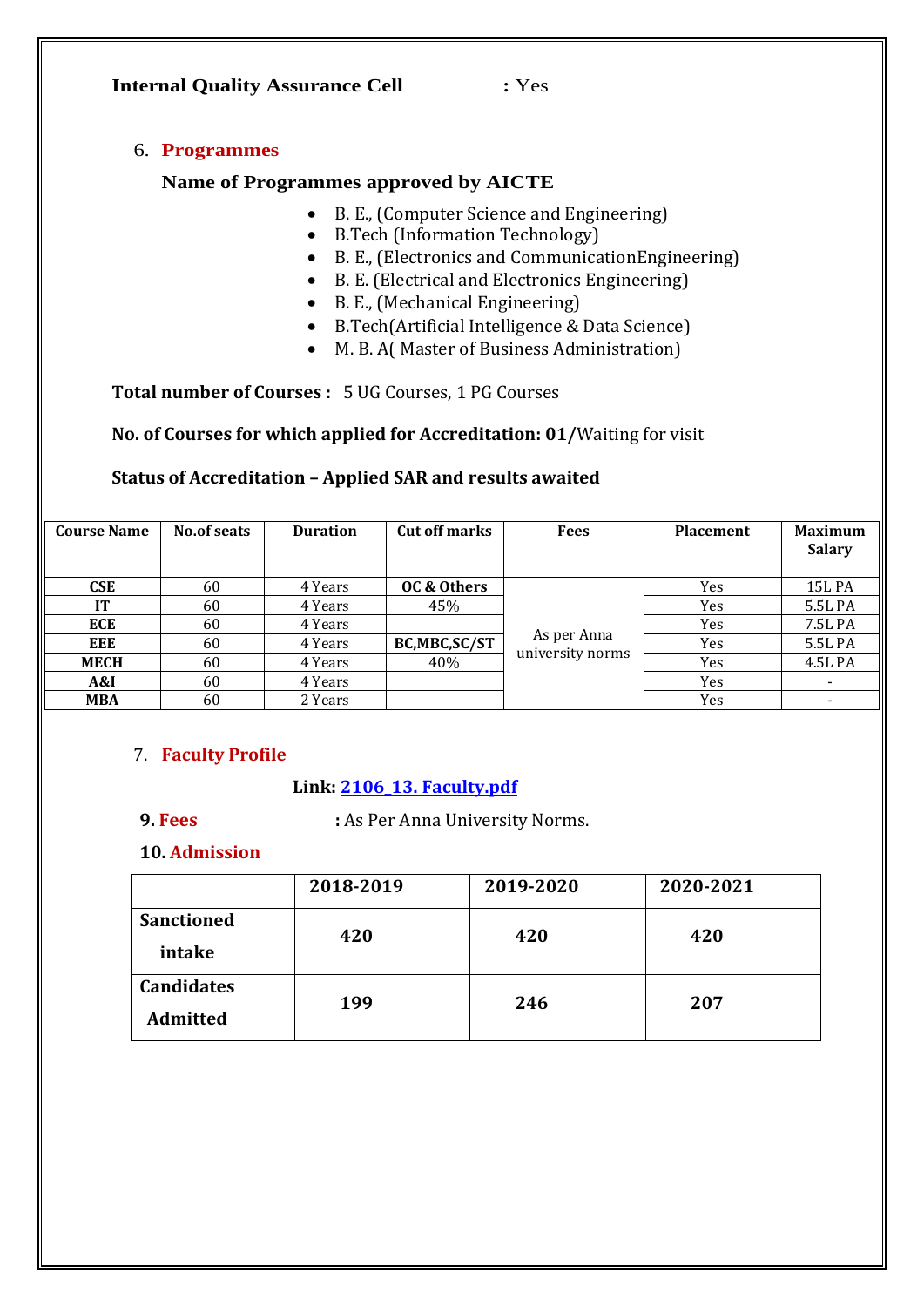# **11. Admission Procedure**

| Mention the admission     |        |                                                 |
|---------------------------|--------|-------------------------------------------------|
| test being followed, name |        | For B.E/B. Tech, TNEA (Tamil Nadu               |
| and address of the Test   | ٠<br>٠ | <b>Engineering Admissions, Anna University,</b> |
| Agency and its URL        |        | Chennai - 600 025).<br>Web www.annauniv.edu     |
| (website)                 |        |                                                 |
| Government Quota          | ÷      | As per the norms of Anna University             |
| Management Quota          | ٠<br>٠ | As per the norms of Anna University             |

# **12. Criteria and weightage for Admission:** As per Anna University norms

| OC   | BС   | <b>MBC</b> | SC/ST |
|------|------|------------|-------|
| 45 % | 40 % | 40 %       | 40 %  |

| 15 | <b>Information of Infrastructure and</b><br><b>OtherResources Available</b> | <b>Size of rooms</b>                                                                                                                                                                                        |
|----|-----------------------------------------------------------------------------|-------------------------------------------------------------------------------------------------------------------------------------------------------------------------------------------------------------|
|    | Number of Class Rooms and size of each                                      | 30 classrooms area of room<br>in 123.21 Sq.m                                                                                                                                                                |
|    | Number of Tutorial rooms and size of each                                   | 7 rooms area of room in<br>123.21 Sq.m                                                                                                                                                                      |
|    | Number of Laboratories and size of each                                     | 65 labs with the total area<br>118.7 of Sq.m                                                                                                                                                                |
|    | Number of Drawing Halls with capacity of each                               | 1 drawing halls with area<br>163.07 Sq.m                                                                                                                                                                    |
|    | Number of Computer Centre with capacity of each                             | 400 Computer<br>Centre's each as 60<br>systems                                                                                                                                                              |
|    | Central Examination Facility, Number of rooms and<br>capacity of each       | <b>Available</b>                                                                                                                                                                                            |
|    | Barrier Free Built Environment for disabled and<br>elderly persons          | Available                                                                                                                                                                                                   |
|    | <b>Occupancy Certificate</b>                                                | K.Dis.No.932/2021/A1<br>dated.<br>30/06/2023                                                                                                                                                                |
|    | Fire and Safety Certificate                                                 | L. Dis .No.1792/A/2021<br>License. 213/2021                                                                                                                                                                 |
|    | <b>Hostel Facilities</b>                                                    | A Separate, well-secured,<br>Spacious well-built and well-<br>furnished Hostel with Indoor<br>sports; Gymnasium is<br>present for Girls and Boys.<br>Medical and otherfacilities at<br>Hostel are available |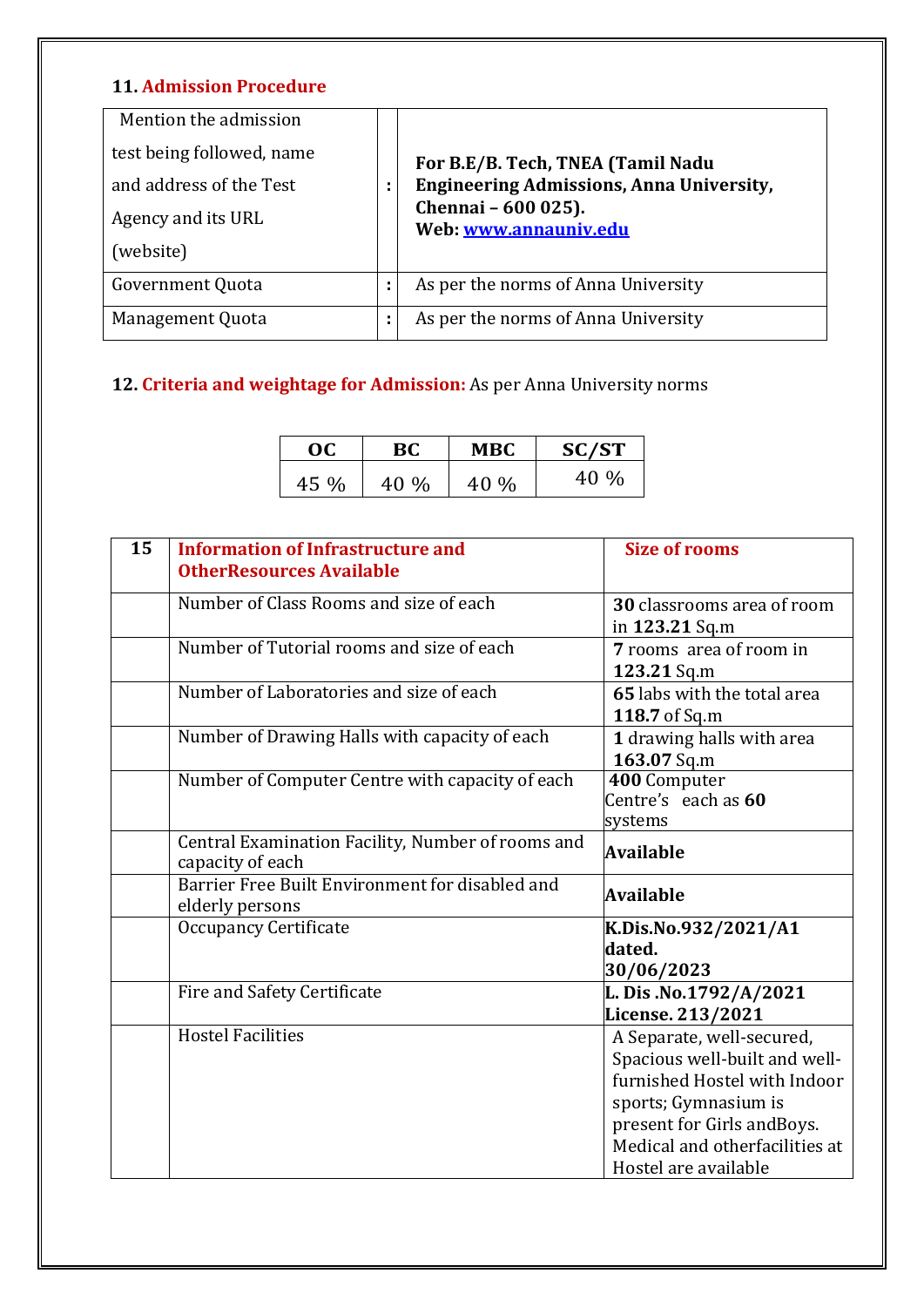# **Library**

| S   | Programme         | Engineering | Number of     | 5063 |
|-----|-------------------|-------------|---------------|------|
| .no |                   | and         | <b>Titles</b> |      |
|     |                   | Technology  |               |      |
|     | Number of         | 15250       | Number of     | 36   |
|     | volumes           |             | journals      |      |
| 1   | Number of         | 36          | Number of     | 3163 |
|     | journal published |             | e-books       |      |
|     | at abroad         |             | volumes-      |      |
|     |                   |             | UG            |      |
|     |                   |             |               |      |

# **Library Facilities**

| S.No                   | <b>Particulars</b>               | <b>Details</b>       |  |
|------------------------|----------------------------------|----------------------|--|
| 1                      | Working hours from to            | 7.30 a.m to 6.00 p.m |  |
| 2                      | <b>Current Annual Budget Rs.</b> | 1280376              |  |
| 3                      | Reading room seating             | 150                  |  |
|                        | capacity                         |                      |  |
| 4                      | Name of the E Journal            | DEINET, G GATE       |  |
| Subscription available |                                  |                      |  |
| 5                      | Name of multimedia PCs           | 42                   |  |
| 6                      | Reprographic facility            | <b>Yes</b>           |  |
| 7                      | Bar code or RF Tab Book          | <b>Yes</b>           |  |
|                        | Handling                         |                      |  |
| 8                      | Library networking               | LAN                  |  |
|                        |                                  |                      |  |
| 9                      | Library Management<br>Software   | Yes                  |  |
|                        |                                  |                      |  |
| 10                     | Total Library Area in Sqm        | 1054                 |  |

# **Computing Facilities**

#### **COMPUTATIONAL FACILITIES**

| <b>PCs/Laptop exclusively</b><br>available to students:  | 400 | PCs/Laptop available in<br>Library:                | 40  |
|----------------------------------------------------------|-----|----------------------------------------------------|-----|
| PCs/Laptop available in<br><b>Administrative Office:</b> | 16  | PCs/Laptop available to<br><b>Faculty Members:</b> | 20  |
| Number of PCs/Laptop in<br>language lab:                 | 60  | Internet Bandwidth in<br>Mbps:                     | 155 |
| Number of Legal<br><b>Application software:</b>          | 34  | Printers available to<br>student:                  | 45  |
| Number of A1 Size Color<br>Printers:                     |     | <b>Number of Legal System</b><br>software:         | 12  |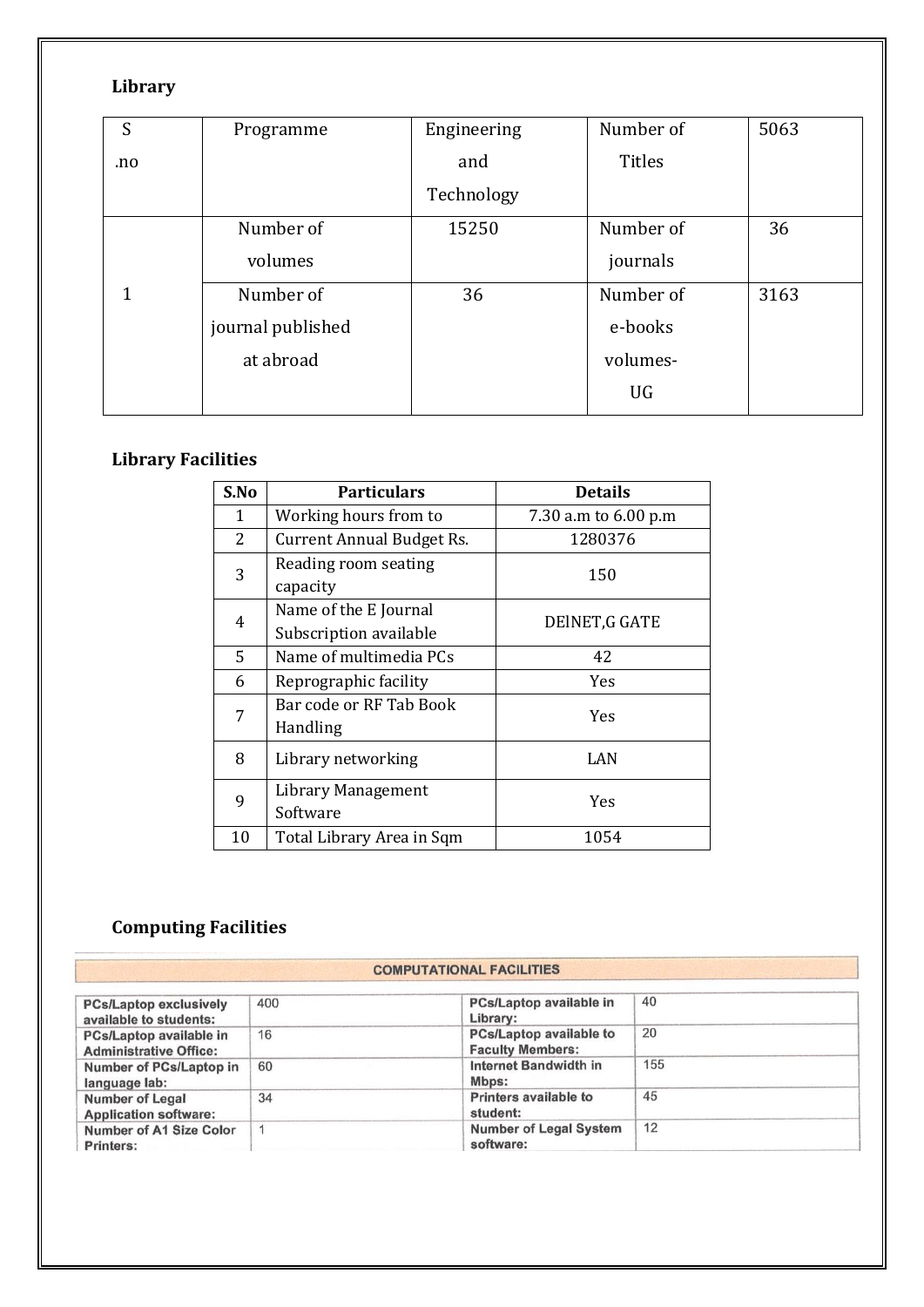# **Other Facilites**

|                                                                 |                      |                                                     | <b>Status</b> | <b>Particulars</b>                                          | <b>Status</b> |
|-----------------------------------------------------------------|----------------------|-----------------------------------------------------|---------------|-------------------------------------------------------------|---------------|
| <b>Particulars</b><br><b>Potable Water</b>                      | <b>Status</b><br>Yes | <b>Particulars</b><br><b>Backup Electric Supply</b> | Yes           | <b>CCTV Security</b>                                        | Yes           |
| <b>Supply</b><br><b>Barrier</b> free<br>Environment             | Yes                  | <b>Institution Web Site</b>                         | Yes           | Insurance for<br><b>Students</b>                            | Yes           |
| <b>General Insurance</b>                                        | Yes                  | All Weather Approach<br>(Motorized Road)            | Yes           | <b>Fire and Safety</b><br>Certificate                       | Yes           |
| Post &<br><b>Banking/ATM</b>                                    | Yes                  | <b>Projectors in Classrooms</b>                     | Yes           | Medical &<br>Counselling                                    | Yes           |
| <b>Staff Quarters</b>                                           | No                   | <b>Public Announcement System</b>                   | Yes           | Group Insurance<br>for Employees                            | Yes           |
| <b>Electrical Grid</b><br><b>Power Supply</b><br>Connection     | Yes                  | <b>Telecom &amp; FAX</b>                            | Yes           | <b>Safety Provisions</b>                                    | Yes           |
| <b>Rain Water</b><br>Harvesting                                 | Yes                  | <b>ERP Software</b>                                 | Yes           | <b>Transport Facility</b>                                   | Yes           |
| <b>First Aid</b>                                                | Yes                  | <b>Sewage Disposal System</b>                       | Yes           | Appointment of<br><b>Student</b><br>Counselor               | Yes           |
| <b>Sports Facilities</b>                                        | Yes                  | <b>Innovation Cell/Club</b>                         | Yes           | Participation in<br>the National<br>Innovation<br>Ranking   | Yes           |
| <b>Establishment of</b><br><b>Committee For</b><br><b>SC/ST</b> | Yes                  | <b>Vehicle Parking</b>                              | Yes           | <b>Establishment of</b><br><b>Anti Ragging</b><br>Committee | Yes           |
| Implementation of<br>examination<br>reforms                     | Yes                  | Auditorium                                          | Yes           | Implementation of<br>teacher training<br>policy             | Yes           |
| Institution-<br><b>Industry Cell</b>                            | Yes                  | <b>Media Cell</b>                                   | Yes           | At least 5 MoUs<br>with Industries                          | Yes           |
| Intellectual<br><b>Property of Right</b><br>Cell                | Yes                  | <b>Implementation of Startup</b><br>Policy          | Yes           | <b>Internal Quality</b><br><b>Assurance Cell</b>            | Yes           |